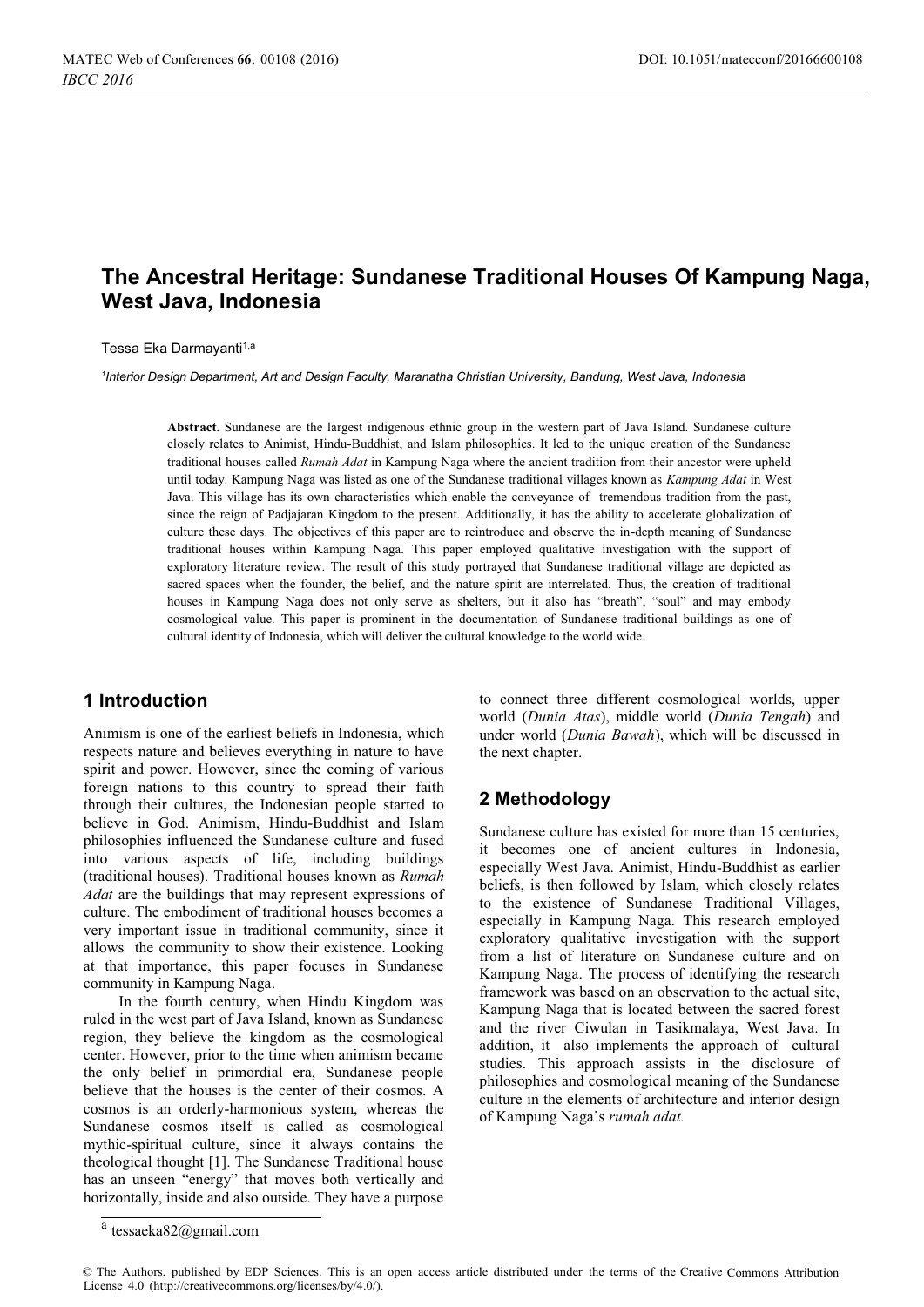## **3 Sundanese Culture and The History of Kampung Naga**

*Parahyangan* is known as an old Sundanese name. The Dutch colonists who controlled the area for several centuries rendered the name into *Preanger* and today it is called Priangan [2]. After the fall of Padjajaran Kingdom in the 16th-century, the Sundanese or *Urang Sunda* (*Urang* means people, *Sunda* means Sundanese) had lost their powerful cultural and spiritual center. The absence of a powerful culture center does not mean Sundanese culture disappear. This can be reflected in the presence of Kampung Naga as Sundanese traditional village (Fig.1). The people of Kampung Naga strongly believe the noble values that their ancestors already taught, therefore the ancient traditions are still preserved and actualized in everyday life to present day. Since the rebellion of DI/TII (local community led by Karto Suwiryo), the worst tragedy had happened in 1956. Kampung Naga had no written manuscript because DI/TII people burnt not only all documents, but also the whole village. After 1956, the people of Kampung Naga try to rebuild the village with their memory without losing their identity [3], since then the history of Kampung Naga is mostly maintained by oral tradition – language. Language becomes a strong tool for Sundanese people.This statement is supported by Memed Sastrahadiprawira, a well-known Sundanese intellectual of the time, expressing it in Sundanese language as follow :

> "*basa teh anoe djadi loeloegoe, pangtetelana djeung pangdjembarna tina sagala tanda-tanda noe ngabedakeun bangsa pada bangsa. Lamoen sipatna roepa-roepa basa tea leungit, bedana bakat-bakatna kabangsaan oge moesna. Lamoen ras kabangsaanana soewoeng, basana eta bangsa eta oge lila-lila leungit* [4]*".*

Translation:

"The language forms a norm: the most evident and the most comprehensive symbols to distinguish one ethnic group from another. If the characteristics of a language disappears, the distinguishing features of an ethnicity will fade away as well. If an ethnicity no longer exists, the language of the ethnic group will also disappear in due course of time [5]".



**Figure 1.** Sundanese Traditional Village: Kampung Naga.

 Sundanese villages tend to be a close grouping of houses, usually built on the mountainside.The village is surrounded by wet and dry fields, lying either in the oxbow of a river or in the sacred forest known as *hutan keramat* or *hutan larangan* [6] In the forest lies the grave of the village's ancestors called *nenek moyang* and a place where the spirits of nature are concentrated [7][8]. In Sundanese culture, the universe is divided into three parts based on the most ancient Sundanese cosmological concept called the third pattern, in Sundanese language known as *tritangtu.* This terminology means "*tilu nya hiji, hiji nya tilu*", three in one, one in three. *Tritangtu* may apply in Kampung Naga area. Based on it the Sundanese world are divided into three parts, known as *Buana Larang* – *Dunia Bawah* (under world), *Buana Panca Tengah* – *Dunia Tengah* (middle world) and *Buana Nyungcung – Dunia Bawah* (upper world). *Dunia Bawah* in Kampung Naga consists of field, fishpond, rice field and *saung lisung* – a space where rice is husked. Houses, mosque, gathering building or *Bale Patemon*, granaries called *leuit* and sacred houses known as *Bumi Ageung* are placed in the middle world. The upper world is the space for the grave of Eyang Singaparna who is believed as the ancestor of Kampung Naga [9]. The term of *tritangtu* is derived from Sanskrit, *tan* means spider web. In the holistic perspective, *tritangtu* can be seen as one of networking that expands outside but strongly fuses inside. *Tritangtu* is known as the basic concept of Sundanese life. The concept was born based on primordial farmers' thought. They believe everything in this world is always connected to something opposite or dualistic. To avoid the conflict, thus the third principle was born to balance it and became one harmony. Dualistic becomes trinity thought [1]. This trinity concept becomes the theoretical framework to analyze the relation between *rumah adat* in Kampung Naga and cosmology.

## **4 Discussion: The Traditional Houses of Kampung Naga**

House in Sundanese is called in various names such as *bumi*, *imah* or *rorompok*. *Bumi* can also mean world, earth, globe or territory. Interestingly, the number of house in Kampung Naga cannot be extended. Based on the interview with Mr. Cahyan in January 2016, he said that Kampung Naga consists of 113 buildings, including the traditional houses, sacred house called *Bumi Ageung*,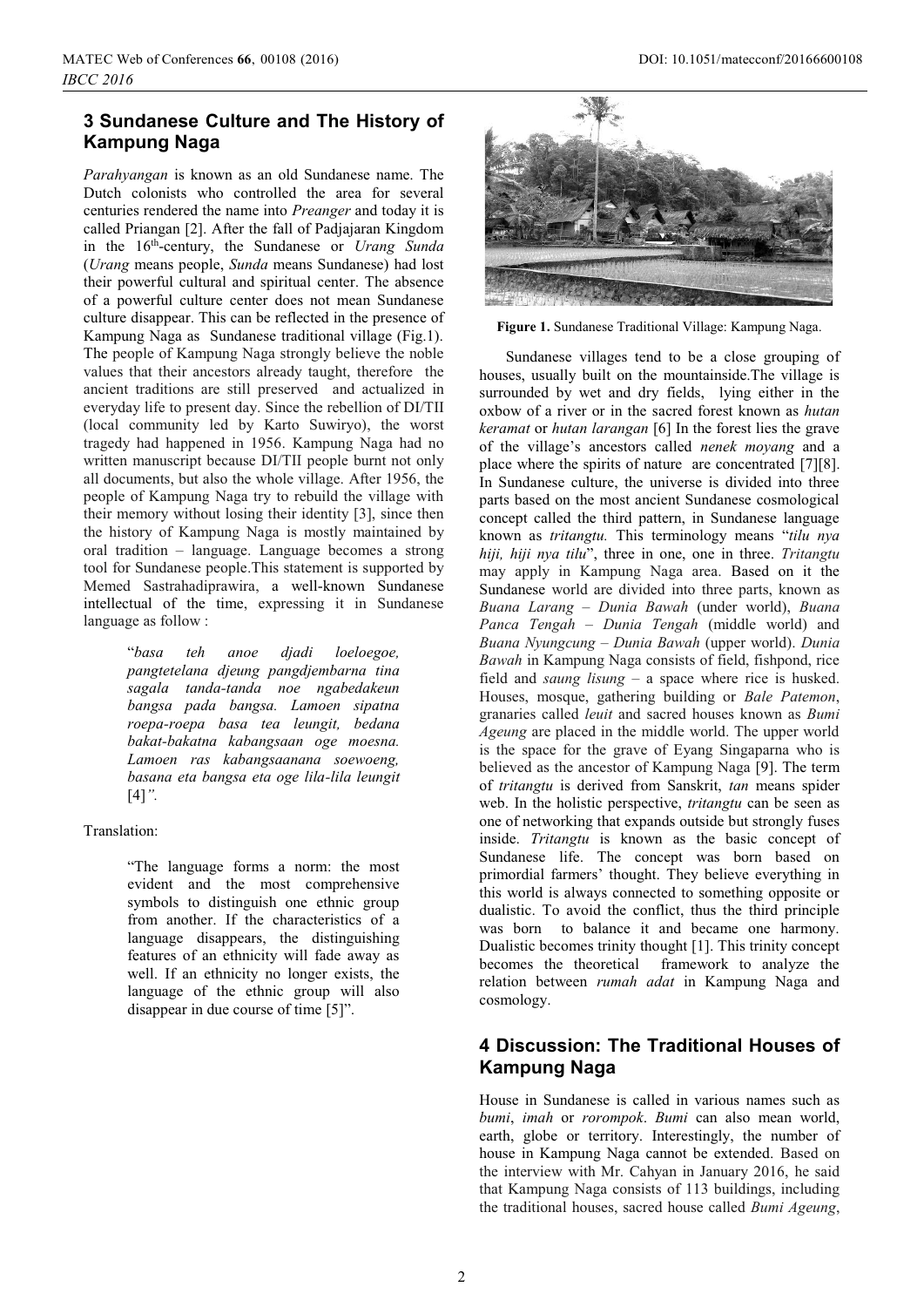the mosque, and the gathering building. If there are any new family members who do not have any inheritance from their parent, it is possible for them to build a house outside the traditional village. Additionally, they have other unique tradition about the house position. All buildings' main doors always face either south or north side and that the second door must be in the same side. This door is usually near to the kitchen area. Placing doors in the opposite walls are forbidden, as well as when all buildings face the east.

The type of Kampung Naga house is called *rumah panggung* with *julang ngapak* roof type (Fig 2). The shape of "*capit*" above the roof may represent both male and female [1].



**Figure 2.** Kampung Naga Traditional House (left) and *Julang Ngapak* (right).

Initially, Kampung Naga houses do not have any window and provide one door only. However, after 1956, the house has had window and two doors. Kampung Naga house is built by natural material. For them, life is not in nature but it is to live with nature [9]. It is *Pamali* or taboo to use other materials except those from the nature. It means that it is against the ancestors' tradition. Based on the house position resting on large stone plinths or called *umpak*, either natural or man made *umpak,* the posts are elevated to 40 cm above the ground or higher. The walls are traditionally made of two types of plaited bamboo matting, called *bilik kepang* and *bilik sasag*. The floors are made of wooden planks, whereas the ceiling are also made of *bilik kepang*. The frame of the roof assembly is made of bamboo and timbers covered by *injuk* and wild plant that locally known as *daun tepus.* 

Traditional house in Kampung Naga not only serves as living space, but it also has philosophical value both vertically and horizontally. Vertical meaning represents the relationship between man and God, whereas horizontal meaning is about interactions among human being and nature. The culture in Kampung Naga retains many ceremonies. Based on interview with Mr. Cahyan, there is ceremony before building a new house called *Ngajarah Bumi*. It should provide *sesajen*, the ritual when chicken's head and herbs are buried in the middle of the house that will be built. This is aimed at giving salvation to the land and the nature spirits during the construction. Another ceremony known as *Salametan Bumi*. It is the ceremony after completing the house in order to assure harmony and good fortune. There are explanation about *Salametan Bumi*, expressing it in Sundanese statement "*saatos bumi beres, kedah aya syukuran, nyayagikeun kupat, dupi sareng tumpeng isi koneng. Bumi nu tos* 

*janten di doakeun ku pemangku adat teras bumi dipasang kale sareng sawen, janten tolak bala*." The statement means after the house is ready to inhabit, the household should offer *syukuran* or *salametan*, *salameta*n is communal feast that provides meal. The *kuncen* will bless the house with *jajampe* (invocation or a prayer muttered over anything in order to produce some beneficial result), at the same time he gives *kale* and *sawen* as a ritual of *tolak bala*. *Tolak bala* is known as ritual activities aimed at avoiding something troublesome which may come through the involvement of a spirit, as well as some misfortune happening to a person or the community [10]. Usually, *kale* that is made from bamboo will be put in every corner of the house and *sawen*, the combination of leaf and grass, will placed in the front door [11].

Vertically, traditional house is divided into three spaces. The attic known as *para*, the ceiling called *lalangit,* and the space under the house called *kolong* or *kokolong*. The space between *lalangit* and *kokolong* is the actual house called *bumi* or *imah*. Horizontally, the house is divided into five areas (Fig 3.) - *tepas* (man territory) also known as guest reception room, *pawon* or kitchen, and rice storage called *goah* as female territory (Fig.4), *tengah imah* has similar function to family room and bedroom *known as pangkeng.*



**Figure 3.** The Layout of Traditional House.



**Figure 4.** Tepas as a Man Territory (left) and Pawon as a Female Territory (right)

In Sundanese culture, female has special space that she can represent particular life, becoming "the content/*isi*" for human's life circle in a house. House is considered as place or "container/*wadah*" of life. In Sundanese culture, the terms "*isi*" and "*tempat*" relate closely to "Dunia Atas" and "Dunia Bawah" as parts of the Sundanese cosmology. It can be better understood using the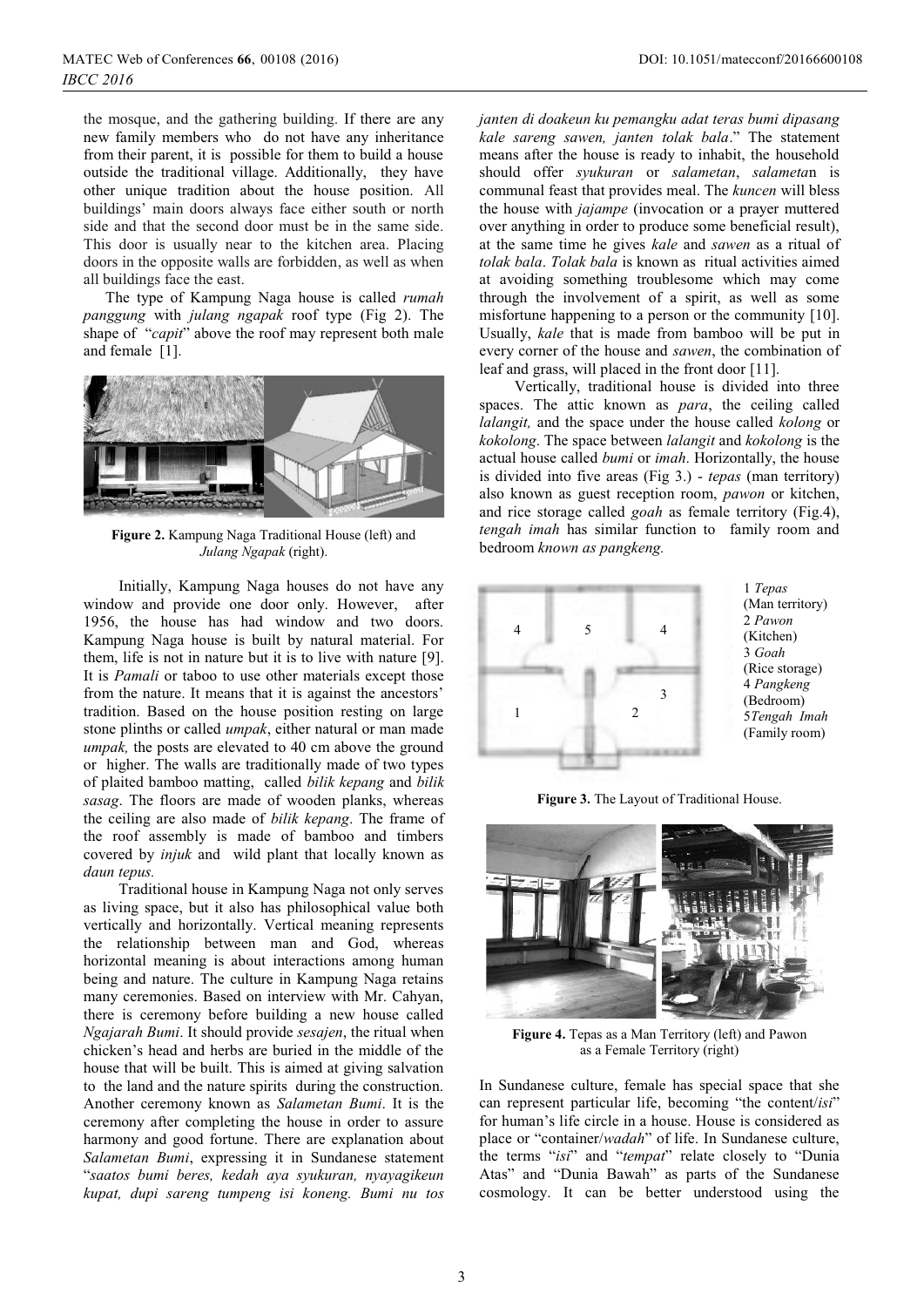approaches of poetry meaning or Sundanese ancient verse containing the meaning of Sundanese cosmology.

 Earlier in this writing, it has been explained that ancient Sundanese people are included in the farmer category, therefore rice field and farmers are important for Sundanese society. This kind of rice (*padi*) relies heavily on rainfall, therefore the existence of the "Dunia Atas" are significantly important. In Sundanese culture, the Upper World is known as wet areas that are identical with sky, which has the nature of female, whereas the Under World is known as dry areas that are identical with land, which has the nature of male. The division of world based on that concept of gender can be seen in Sundanese verse. The Sundanese verse is a an epic story that rhymes. It tells the story of Kings or Princes from Galuh or Padjadjaran Kingdom. Commonly, the verse is recited with the accompaniment of Sundanese traditional music instrument, Kecapi. The followings are 12 line verse that is divided into two. They tell the story of Raden Layung at Panggung Karaton [12]:

| Teras kangkung galeuh bitung Sisir badag tanduk kuda |                     |
|------------------------------------------------------|---------------------|
| Tapak meri dina leuwi Kekemben-layung kasunten       |                     |
| Tapak soang dina bantar Kurambuan-kuwung-kuwung      |                     |
| Tapak sireum dina batu Tulis langit gurat mega       |                     |
| Kalakay pare jumarum Panjangnya-sabudeur-jagat       |                     |
| Sisir serit tanduk ucing                             | Inten sagede baligo |

According to Jakob Sumardjo (2015), there are contradictions in meaning between part A and B, however if one of the part is reversed, then the meaning looks complementary. The verse could be seen as follows:

B *Sisir badag tanduk kuda Sisir serit tanduk ucing Tapak Kekemben layung kasunten Kalakay pare jumarum Kurambuan kuwung-kuwung Tapak sireum dina batu Tulis langit gurat mega Panjangnya sabudeur jagat Tapak meri dina leuwi Inten sagede baligo* A *Tapak soang dina bantar Teras kangkung galeuh bitung* 

The critical interpretations of the poetry are as follows:

A

B

| Sisir serit tanduk ucing Tapak<br>(as plural symbol, represent<br>wordliness)                  | Sisir badag tanduk kuda<br>singular symbol,<br>(as<br>represents heavenly nature)                                  |
|------------------------------------------------------------------------------------------------|--------------------------------------------------------------------------------------------------------------------|
| Kalakay pare jumarum<br>(pare means dried rice, down<br>to earth in nature, represent<br>male) | Kekemben layung kasunten<br><i>(layung</i> means twilight, high<br>nature, like<br>sky.<br>in<br>represents women) |
| Tapak sireum dina batu                                                                         | Kurambuan kuwung-kuwung<br>(kurambun means rainbow,<br>high in nature, like sky)                                   |

| Tapak soang dina bantar                                                                                                                | Tulis langit gurat mega<br><i>(tulis langit</i> means writing in<br>the sky, high in nature, like<br>sky)                                     |
|----------------------------------------------------------------------------------------------------------------------------------------|-----------------------------------------------------------------------------------------------------------------------------------------------|
| Tapak meri dina leuwi<br><i>(tapak</i> means foot print, down<br>to earth in nature)                                                   | Panjangnya sabudeur jagat<br>(sabundeur jagat means<br>around the sky)                                                                        |
| Teras kangkung galeuh bitung<br>(it means "empty/kosong", means diamond, baligo or<br>represent "wadah"<br><sub>or</sub><br>container) | Inten sagede baligo (Inten<br><i>beligo</i> means watermelon -<br>diamond as big<br>as<br>watermelon), it<br>means<br>"content/ <i>isi</i> ") |

#### **4.1. Cosmological Value of The Traditional House**

Why do houses in Kampung Naga become the center of "universe"? This can be answered using the analysis of *tritangtu* approach saying that house is divided into three parts; The Upper World (*Buana Nyungcung*), The Middle World (*Buana Panca Tengah*), and The Under World (*Buana Larang*) (Fig 5).

 In the earlier section of Introduction, it is said that Sundanese Traditional house is considered as the central cosmos for Sundanese daily activities. This house can be said as the microcosmos or macrocosmos within the Sundanese culture. This is the center of "universe" for the surrounding environments, it gives "contents" for "emptiness". These terms can be identified from the concept of birth of the three patterns or *tritangtu,* which is known as the Sundanese philosophy.

 In the process of *tritangu* emergence, every entity starts with "emptiness", then "content" is created. In Sundanese culture, dominated by the belief of Animism and Hinduism, it is believed that "emptiness" creates willingness known as *tekad*. *Kuasa* (power) relates closely to power known as *ucap* and to deed known as *lampah.* Those three philosophies are the modern terminology for *Batara Keresa*, *Batara Kawasa*, and *Batara Karana*. They are the nature or characteristics of *Batara Tunggal* or *Sang Rama*, where in Islamic approach is called as *Adam Tunggal*. Those natures are the "contents" for the "emptiness" [13].

 The existence of house is started with emptiness. The potential of willingness, power, and deed creates the division of interior spaces to provide facilities for the inhabitants. The house becomes the macrocosmos for the inhabitants whose natures are microcosmos. The inhabitants unite with "the contents" that has been created into unity. The natures of the house change into microcosmos when the inhabitants leave the house. They switch position with the inhabitants as the macrocosmos, and therefore the house returns to become the center of cosmos for the surroundings.